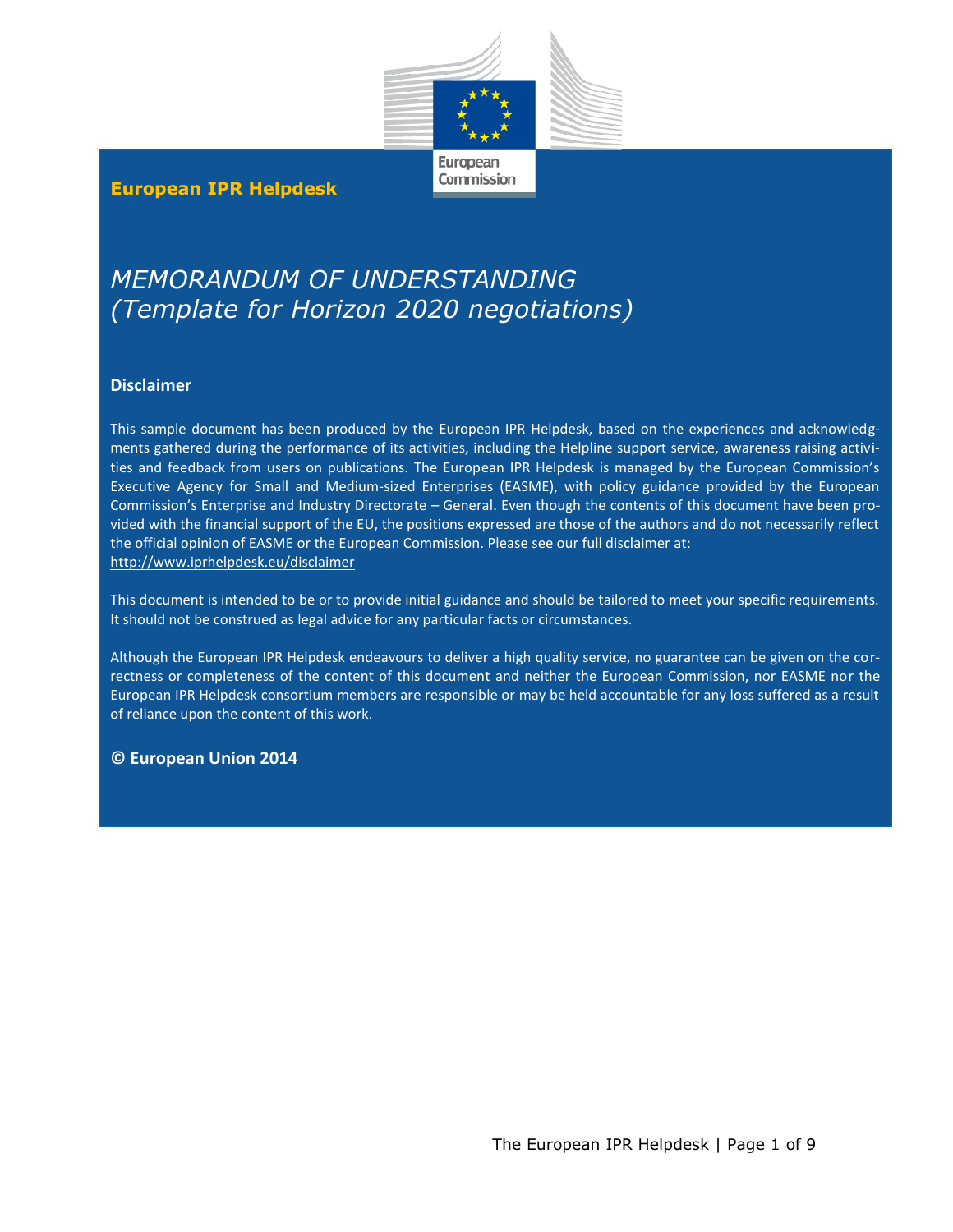## **MEMORANDUM OF UNDERSTANDING**

A Memorandum of Understanding (MoU) in Horizon 2020 is an agreement that defines the framework of the negotiations among the partners of a consortium and that is generally concluded in the very beginning of the negotiations on the involvement in a project, even before submitting a proposal. It expresses a convergence of will between the parties, indicating an intended common line of action, helping to explain any protocols for communication, information exchange, reporting, confidentiality issues, and modifications and conditions for terminating the agreement.

A MoU is an agreement that can be used among the participants of a project and which purpose is outlining the services to be exchanged and actions to be performed within a specific period of time. It can be very useful as a tool for facilitating effective collaboration and linkages as a commitment by the parties, become a beneficial agreement that joins parties together in order to achieve a specific outcome, and help to solidify partnership among the partners of a consortium.

Concluding, MoUs are used as synonymous of letters of intent that express an interest from the participants in performing services or the intention of taking part in activity but that do not legally obligate any party. It is just agreed in good faith among the signatories, on the basis that it is a fair and honest representation of their intentions.

MoUs are agreements in the form of legal documents. However, they are not fully binding in the way that contracts are, but they are stronger and more formal than a traditional gentleman's agreement.

This template should be used taking into consideration that it should be adjusted to the concrete situation or needs of the partner signing it. Some of the terms and conditions are essential requirements of the MoU, while others should be included only when appropriate. A good rule is to include that which appears reasonable.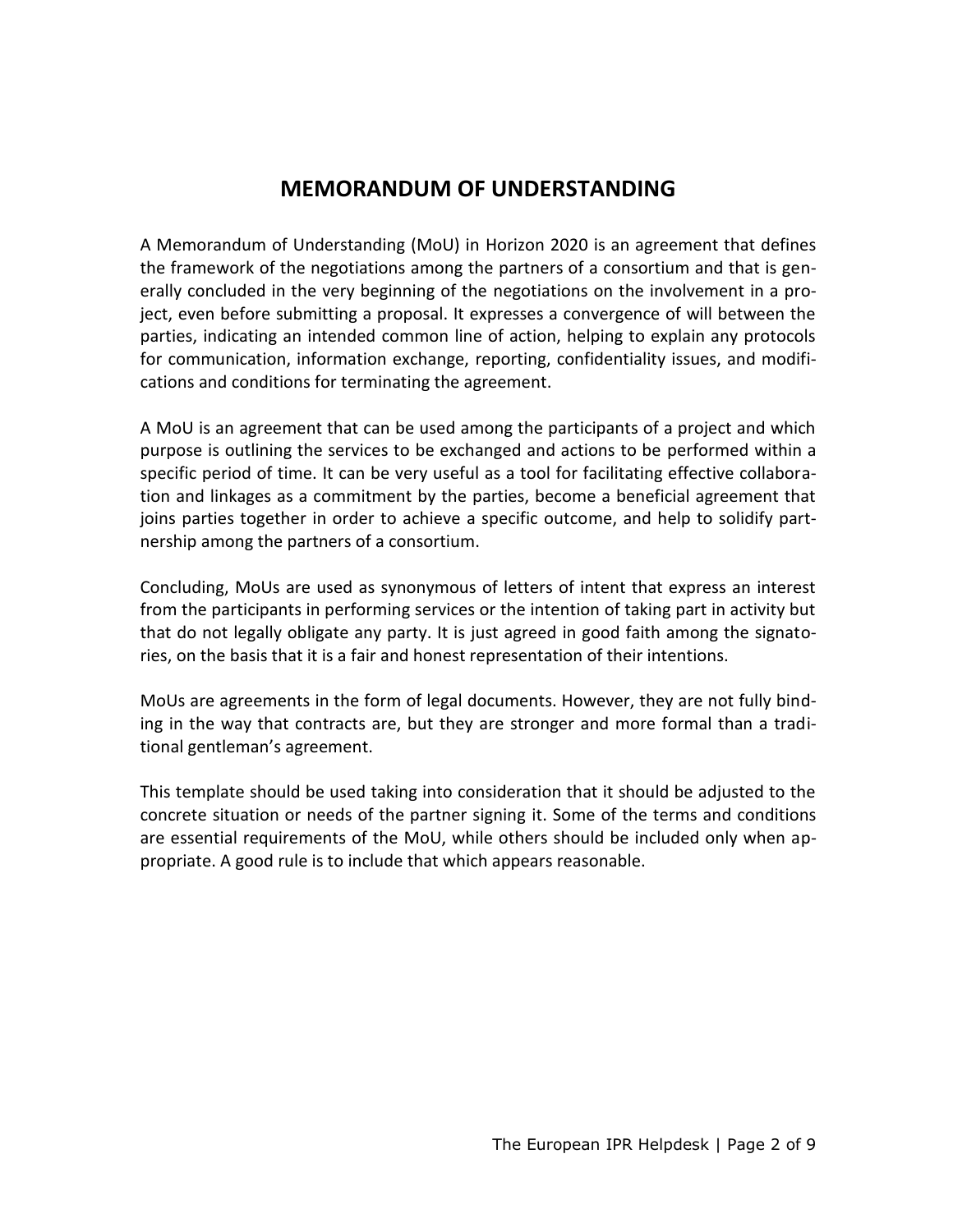## **MEMORANDUM OF UNDERSTANDING AND NON-DISCLOSURE AGREEMENT**

**THIS AGREEMENT** [*the Agreement*] is entered into on this [*insert number of day*] day of [*insert Month and year*] by and between:

1. [*Insert official name of the potential partner or participant*], having its registered office or based in [*insert the Legal Address of the Entity*] hereinafter referred to as […] and 2. [*Insert official name of the potential partner or participant*], having its registered office or based in [insert the Legal Address of the Entity] hereinafter referred to as [....]

[*Please add the identification of all the potential partners and participants that will take part in this Agreement*]

Individually referred to as a "Party" or collectively as the "Parties".

## **WHEREAS**

The Parties initiated contacts between themselves with the intention to submit a proposal (hereinafter referred to as the Proposal) for a collaborative project in response to the call [*identify the call*] under the Horizon 2020 programme;

The Parties have agreed to name this collaborative project as [please insert the name and acronym] (hereinafter referred to as the "**Project**");

The Parties, provided that the Proposal has a positive evaluation, wish to prepare with the European Commission the signature of a Grant Agreement, and to negotiate between them a Consortium Agreement;

The Parties acknowledge that a Party may at any time wish to stop its involvement in the preparation of the Proposal and the preparation and negotiation of a Grant Agreement and Consortium Agreement and no longer sign or accede to the Grant Agreement;

For the purpose of the submission of the Proposal and for the preparation and negotiation of a Grant Agreement and a Consortium Agreement, the Parties intend to disclose information to each other, which they wish to keep confidential.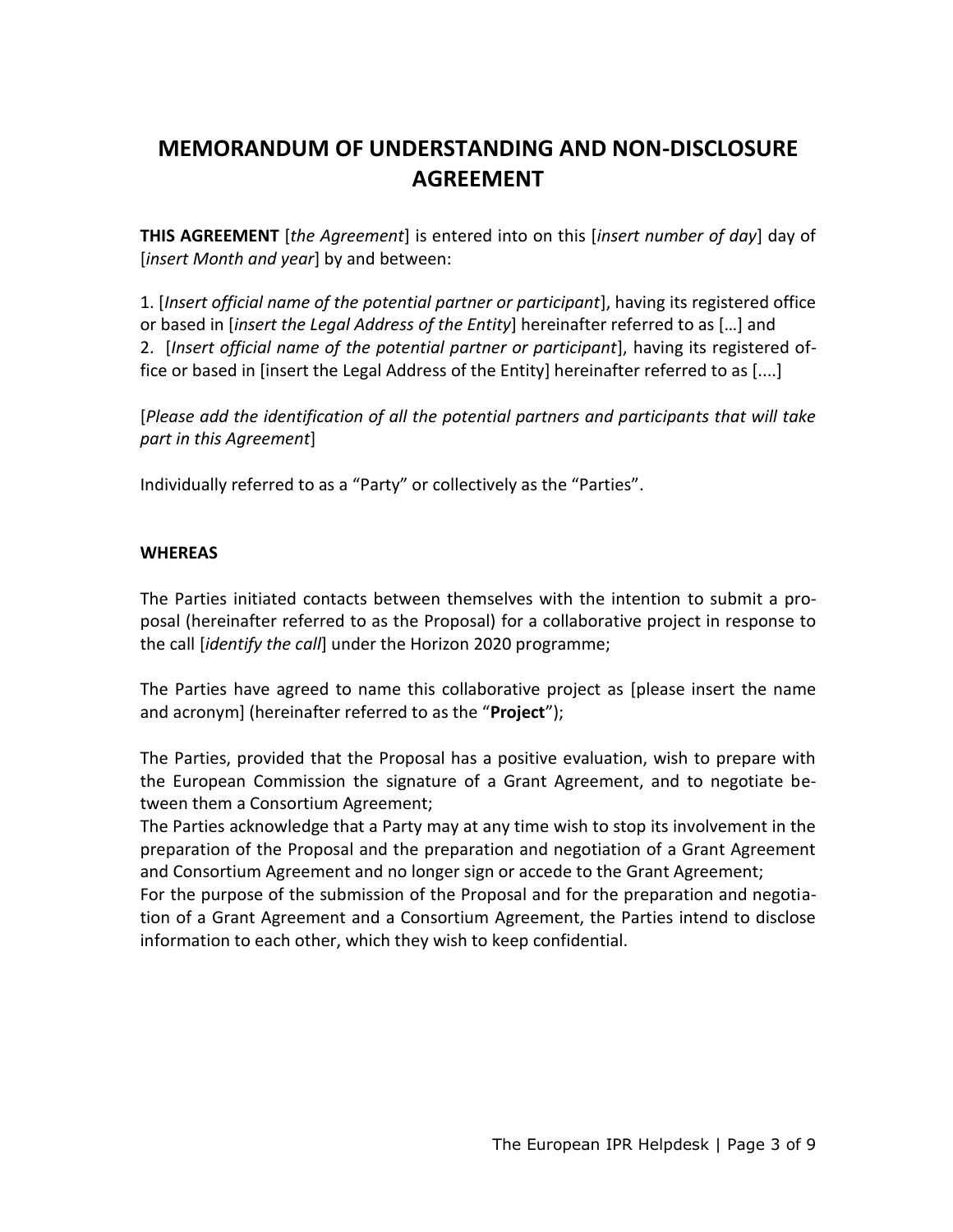#### **THE PARTIES AGREE AS FOLLOWS:**

#### 1. **Proposal preparation**

- 1.1. The Parties wish to prepare and submit together a Proposal for a collaborative project in response to the call [please identify the call], whose deadline is [please insert the deadline], under Horizon 2020;
- 1.2. The Parties agree that each Party shall not prepare or submit any additional proposal under the same call identified in clause 1.1. of this Memorandum of Understanding and Non-Disclosure Agreement (hereinafter referred to as "MoU & NDA");
- 1.3. The Parties designate [please insert the name of the participant] as the Coordinator of the project (hereinafter referred to as the "**Coordinator**") to represent the Parties towards the European Commission and to submit the Proposal in due time.
- 1.4. With the purpose to prepare and submit the Proposal in due time, the Parties agree:
	- i) to meet or correspond as necessary to prepare and decide the details of the Proposal;
	- ii) that each Party shall use its best endeavours to prepare all the documents, data and information necessary for the preparation of the Proposal and to provide them to the Coordinator in due time. In particular, each Party shall provide the Coordinator with its participant identification code (PIC).
- 1.5. The Coordinator agrees not to modify, without previous consent, any document, data or information supplied by the other Parties.
- 1.6. The Coordinator shall keep the Parties informed of the progress of the Proposal's preparation and, at any Party's request, it shall make available a copy of all letters, emails or any other documents concerning the Proposal that were sent to the European Commission or received from it before the submission of the Proposal.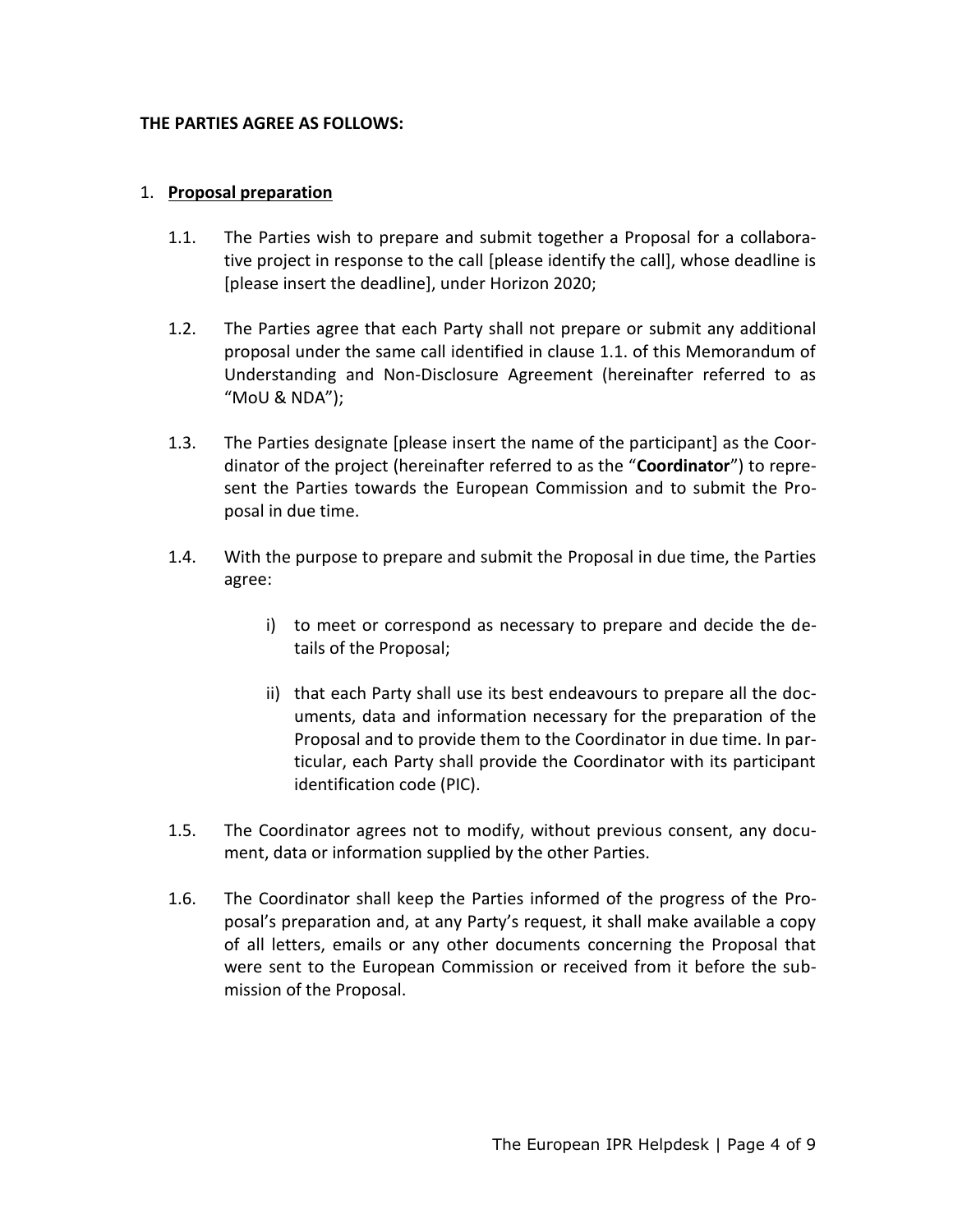## 2. **Grant Preparation with the European Commission**

- 2.1. Provided that the Proposal has a positive evaluation and that the Parties are invited to prepare the Grant Agreement by the European Commission, the Parties wish to collaborate with the purpose to conclude a Grant Agreement with the European Commission.
- 2.2. The Parties agree that the Coordinator shall be responsible for conducting the preparation foreseen under clause 2.1. of this MoU & NDA.
- 2.3. The Coordinator shall keep the Parties informed of the progress of the grant preparation and, at any Party's request, it shall make available a copy of all letters, emails or any other documents that were sent to the European Commission or received from it for this purpose, before the signature of the Grant Agreement. The Coordinator shall, in any case, send to the other Parties a copy of the invitation to prepare the grant.
- 2.4. Upon request of the Coordinator, the Parties shall attend the meetings with the European Commission.
- 2.5. The Parties agree to assist the Coordinator in the preparation and to provide it with the necessary documents, data and information in order to allow the signature of the Grant Agreement in due time.
- 2.6. Adjustments shall be negotiated in good faith by the Parties. Any adaptation or modification concerning the work packages shall be accepted by the Coordinator only with the prior written agreement of the Party concerned.

## 3. **Negotiations of the Consortium Agreement**

- 3.1. Provided that the Proposal has a positive evaluation and that the Parties are invited to sign the Grant Agreement with the European Commission, the Parties wish to collaborate with the purpose to conclude a Consortium Agreement before the signature of the Grant Agreement. The conclusion of such an agreement is dependent on mutual consent and must be reduced to written form.
- 3.2. The Parties agree that the Coordinator shall be responsible for conducting the negotiations foreseen under clause 3.1. of this MoU & NDA.
- 3.3. The Parties agree that the negotiation of the Consortium Agreement will be based in the following principles:
	- […]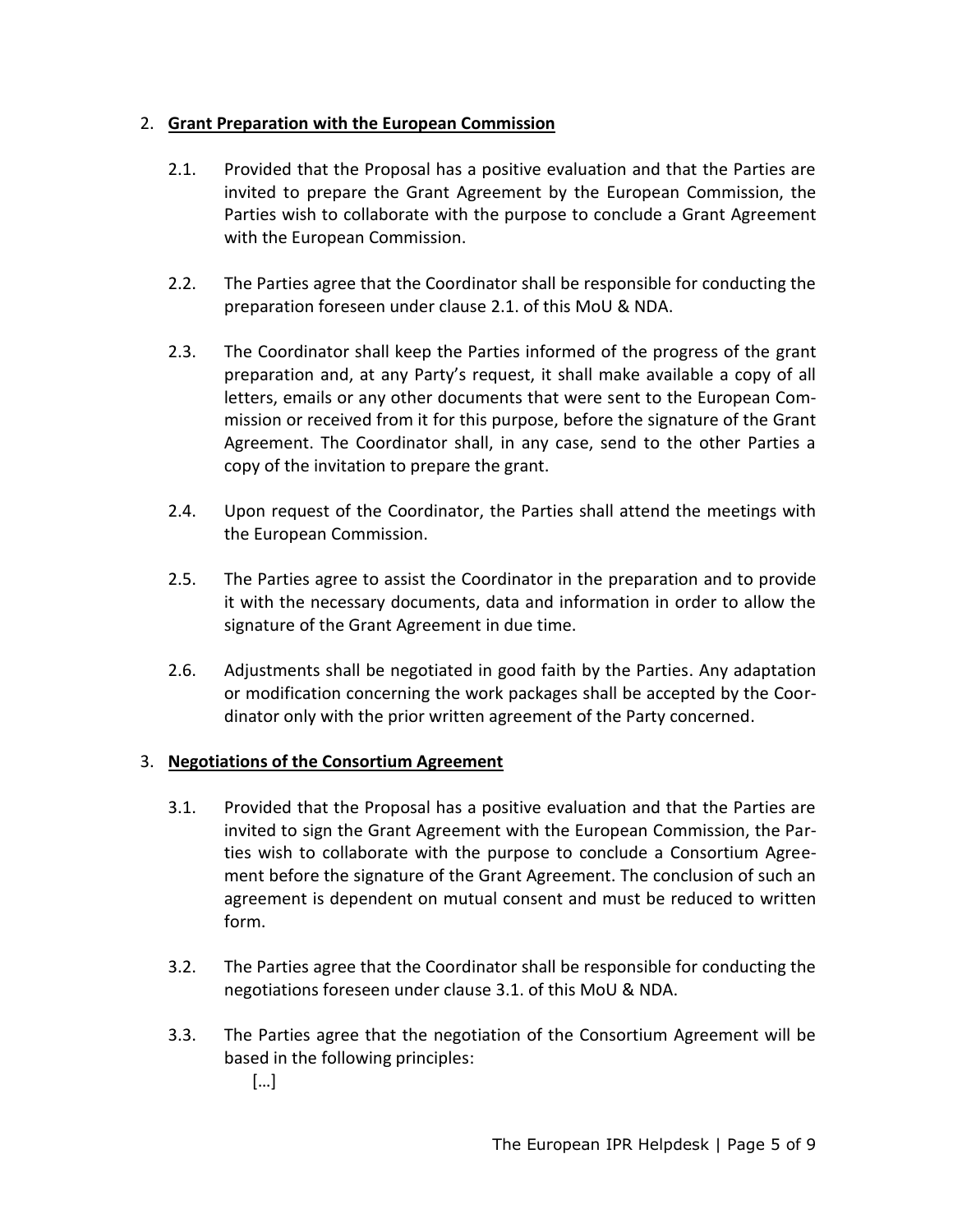*[the Parties may include, whenever possible, the current intentions that they have in terms of the content to be included in the Consortium Agreement in order to avoid future misunderstandings. In terms of intellectual property rights, you may already include the current ideas in terms of ownership, transfer, protection, exploitation and dissemination of project results and access rights. Another option, is to define that the negotiations of the Consortium Agreement shall be based on one of the available models, which should in this case be attached to this MoU & NDA]*

## 4. **Confidentiality Agreement**

- 4.1. For the purpose of this agreement "Confidential Information" shall mean any and all information, which is supplied or disclosed, directly or indirectly, in writing or in any other means, by each Party to the other including, but not limited to any documents, drawings, sketches, designs, materials, samples, prototypes, data, know-how, and which at the time of its disclosure or supply is identified as confidential. Oral information shall be recorded in writing by the Party disclosing it within fifteen (15) days after disclosure, and the resulting document shall specifically state the date of disclosure and designate the information as confidential.
- 4.2. For the purpose of this agreement "the Recipient" shall mean the Party receiving the Confidential Information disclosed by the other Party.
- 4.3. Each Party intends to disclose Confidential Information to the other Party in the framework of the Horizon 2020 call [please identify the call] for (i) the preparation and submission of a proposal and (ii) preparation, negotiation and conclusion of a Grant Agreement and Consortium Agreement (hereinafter referred to as the "Purpose"). Nothing in this agreement shall be regarded as compelling a Party to disclose any Confidential Information.
- 4.4. The Recipient shall:
	- i. undertake to keep the Confidential Information confidential and not to disclose it nor to permit the disclosure of it to any third party, except in accordance with clause 4.7. of this agreement, and not to make it available to the public or accessible in any way, except with the prior written consent of the Party disclosing it;
	- ii. undertake to use the Confidential Information solely for the Purpose of this agreement and not to make any other use, whether commercial or non-commercial, without the prior written consent of the Party disclosing it.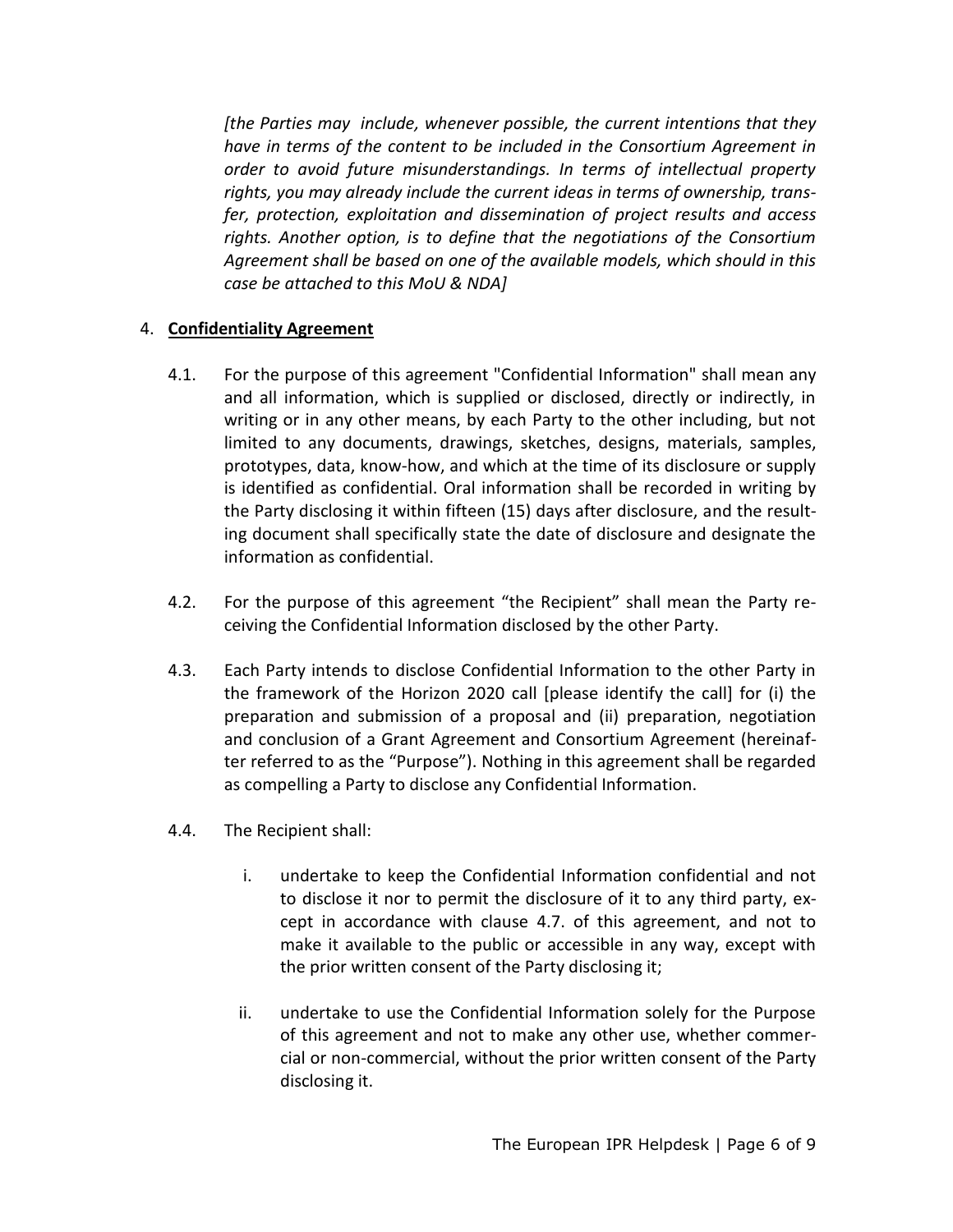- 4.5. The obligations specified in clause 4.4. above shall not apply in the following cases:
	- i. the Confidential Information was known to the Recipient prior to the time of its receipt pursuant to this agreement otherwise than as a result of the Recipient's breach of any legal obligation; or
	- ii. the Confidential Information is in the public domain at the time of disclosure by the Party to the Recipient or thereafter enters the public domain without any breach of the terms of this agreement; or
	- iii. the Confidential Information becomes known to the Recipient through disclosure by sources, other than the Party disclosing it, having the legal right to disclose such Confidential Information; or
	- iv. the Recipient proves the Confidential Information has been developed independently by its employees, who had no access to any of the Confidential Information disclosed by the Party disclosing it to the Recipient.
- 4.6. The Recipient shall limit and control any copies and reproductions of the Confidential Information. The Recipient shall return all records or copies of the Confidential Information at the request of the other Party and at the latest on termination of this agreement. This shall not apply to Confidential Information or copies thereof which must be stored by the Recipient according to mandatory law, provided that such Confidentiality Information or copies thereof shall be subject to an indefinite confidentiality obligation.
- 4.7. The Recipient undertakes to disclose the Confidential Information only to its employees who:
	- i. reasonably need to receive the Confidential Information for the Purpose of the present agreement; and
	- ii. have been informed by the Recipient of the confidential nature of the Confidential Information and of the terms of the present agreement; and
	- iii. have been advised of and agree to be bound by equivalent obligations to those in the present agreement.
- 4.8. All Confidential Information shall remain the exclusive property of each Party as well as all patent, copyright, trade secret, trade mark and other intellectual property rights therein. The Parties agree that this agreement and the disclo-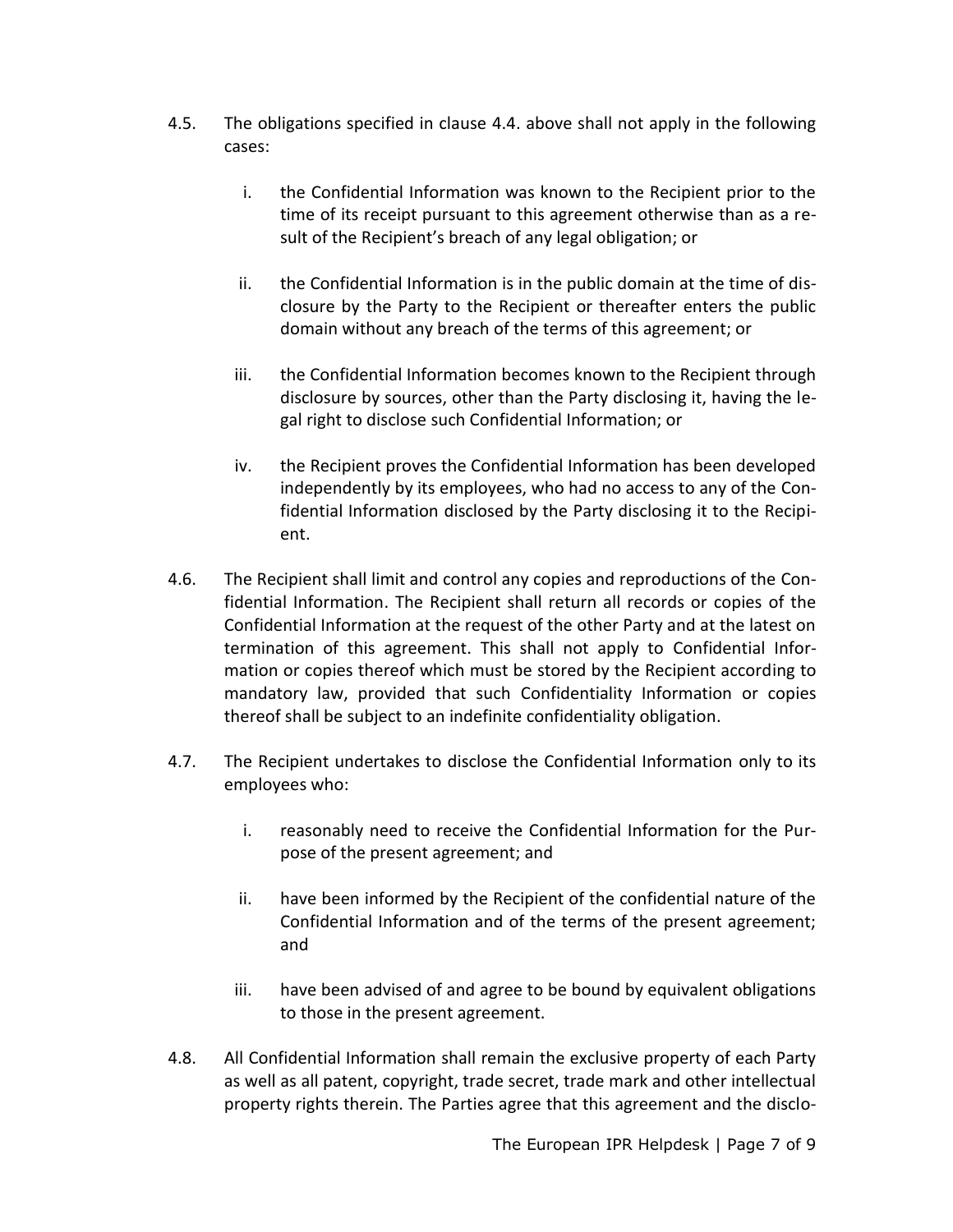sure of the Confidential Information do not grant or imply any license, interest or right to the Recipient in respect to any intellectual property right of the other Party.

## 5. **Intellectual Property Rights**

The Parties acknowledge that nothing in this MoU & NDA shall affect ownership of any intellectual property rights.

## 6. **Miscellaneous**

- 6.1. This Agreement shall be effective from the date of signature of the last Party to sign and shall remain in force for twelve months or until the date of the entry into force of the Grant Agreement signed with the European Commission, whichever comes first. Notwithstanding the aforementioned, the obligations under clause 4 of this MoU & NDA shall remain in force for period of five (5) years after the date of expiry or termination.
- 6.2. All the clauses of this Agreement are intended to be legally binding, with the exceptions of clauses 1, 2 and 3.
- 6.3. A Party may at any time withdraw from the Project and terminate its involvement in the activities set out in this MoU & NDA. Such termination shall be done in writing to all other Parties. For the avoidance of doubt, the binding clauses of this MoU & NDA in accordance with clause 6.2., shall continue to apply to all Parties during the term established in clause 6.1. notwithstanding any withdraw and termination.
- 6.4. Any dispute that might arise concerning this MoU & NDA shall be settled amicably. If this is not possible, the Parties hereby submit any dispute relating to the exclusive jurisdiction of the [please insert the court].
- 6.5. This MoU & NDA shall be governed by and construed in accordance with the laws of [please insert the country].
- 6.6. Each Party shall cover its own costs related to the preparation and submission of the Proposal, as well as the preparation, negotiation and conclusion of a Grant Agreement and Consortium Agreement.

**IN WITNESS WHEREOF,** the Parties hereto have caused this Memorandum of Understanding and Non-Disclosure Agreement to be executed as of the date stated above.

FOR [*please insert name of participant or potential or current partner*]